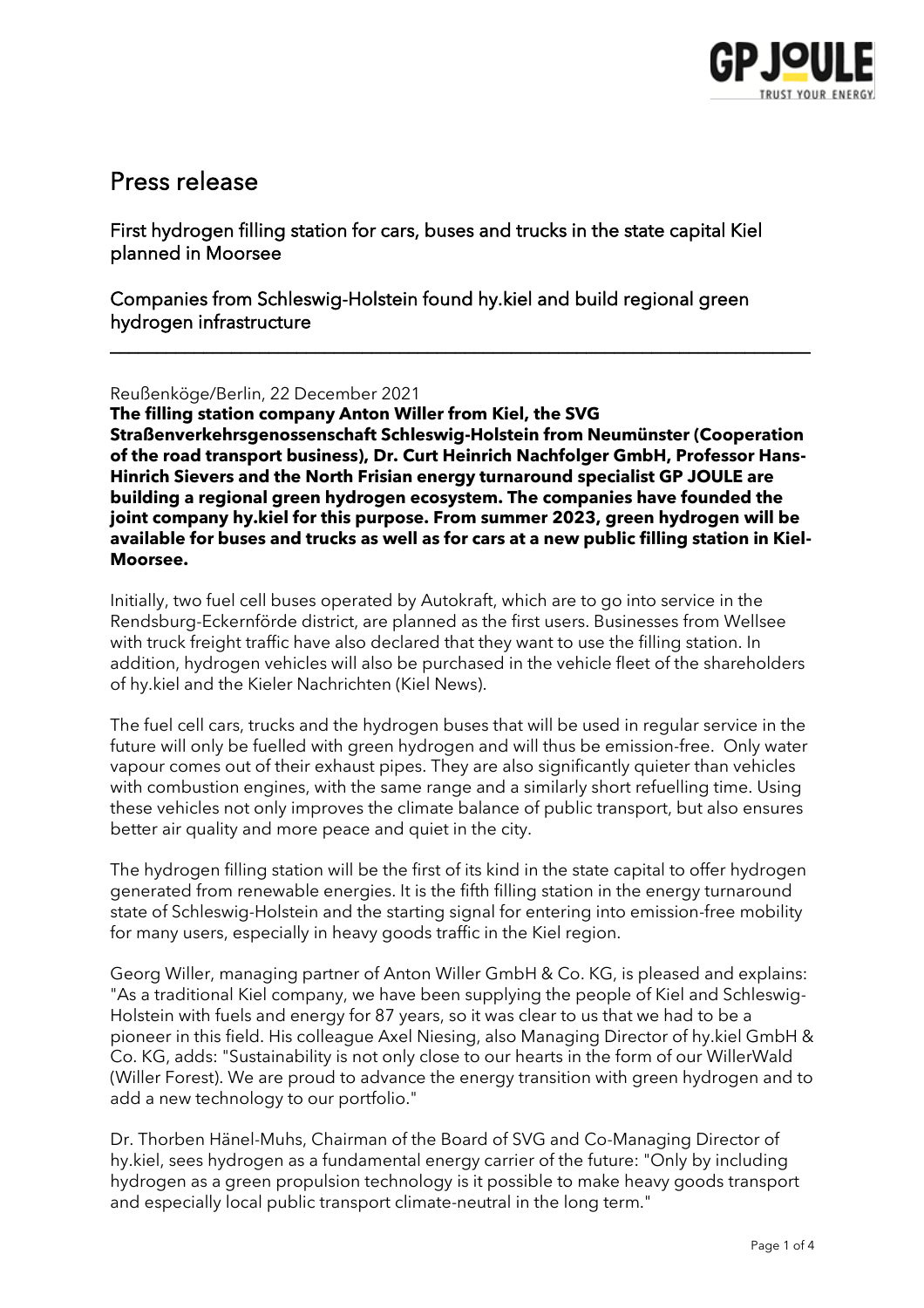

"For Kiel, realising a green hydrogen infrastructure means a clear commitment to climatefriendly technologies and increases the attractiveness for existing and newly established companies," says Christian Heinrich, partner of Dr. Curt Heinrich Nachfolger GmbH.

The electrolyser, which produces the green hydrogen from renewable electricity, will also be set up at the filling station in Kiel-Moorsee. This will initially be able to produce up to 260 tonnes of green hydrogen annually. This corresponds to refuelling 15 trucks, 8 buses and 28 cars daily, and thus a total emission-free range of up to 26,500 km per day. Potentially, the waste heat generated at the electrolyser can be fed into a district heating network. This significantly increases the overall efficiency of the system.

"When the connection between renewable energy production and on-site purchase becomes clear, we can convince citizens of the advantages of our sustainable projects. With local hydrogen being produced directly at the filling station, the hydrogen buses, the planned trucks, our company cars and hopefully many more passenger cars and light commercial vehicles, this connection can be experienced directly," explains André Steinau, also managing director of hy.kiel and GP JOULE Hydrogen GmbH.

Kiel's Lord Mayor Dr Ulf Kämpfer is enthusiastic about the project: "I am very pleased for the city to be taking this important step and to start with a hydrogen filling station with associated green hydrogen production in Kiel. We are thus laying a successful foundation stone as a federally funded HyExpert hydrogen region and ensuring that the KielRegion is at the forefront of this important future field."



**Images**

In the picture from left to right: Christian Heinrich, partner of Dr. Curt Heinrich Nachfolger GmbH, Ina Hoffmann, project manager GP JOULE GmbH, Dr. Ulf Kämpfer, Lord Mayor of the City of Kiel, Georg Willer, managing partner of Anton Willer GmbH & Co. KG, Tanja Schroeder, authorised signatory SVG Schleswig-Holstein eG, Axel Niesing, managing partner of Anton Willer GmbH & Co. KG, Dr. Thorben Hänel-Muhs, Chairman of the Board of SVG Schleswig-Holstein eG, André Steinau, Managing Director GP JOULE Hydrogen GmbH and Prof. Hans-Hinrich Sievers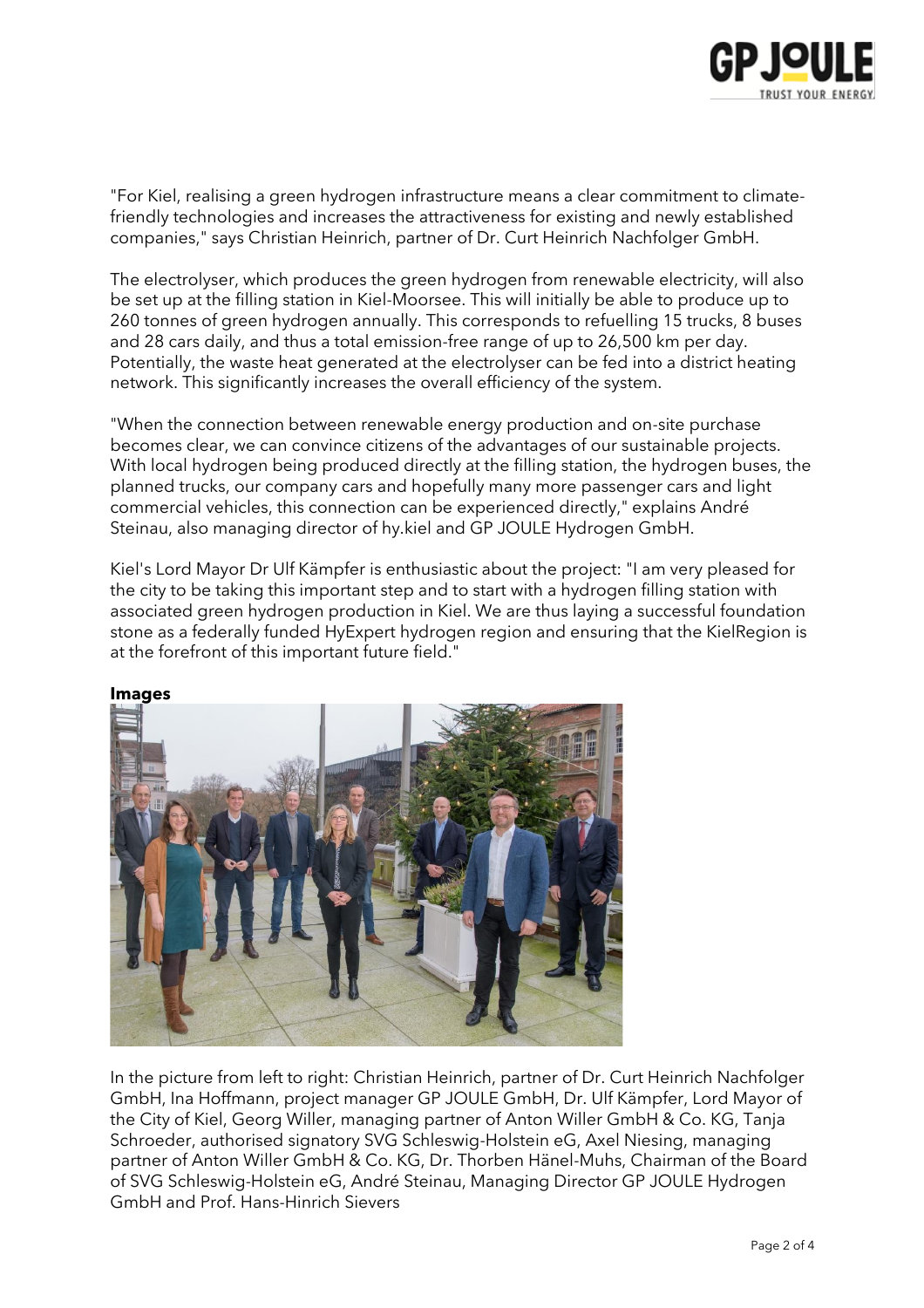

# **Logo** K Wasserstoff echt grün.

# **About hy.kiel**

In Kiel, hydrogen is to be produced for local public transport, trucks and cars from 2023. To this end, hy.kiel GmbH & Co. KG is initially building and operating an electrolysis plant with a capacity of 2 megawatts and a hydrogen filling station in Kiel, Moorsee. The founding partners are GP JOULE, Anton Willer, SVG Schleswig-Holstein as well as Dr. Curt Heinrich Nachfolger GmbH and Prof. Hans-Hinrich Sievers.

### **About GP JOULE**

Founded in 2009 based on the belief that a 100 per cent renewable energy supply is feasible, GP JOULE is now a system provider for integrated energy solutions from solar, wind and biomass power as well as being a partner at the supply level for electricity, heat, hydrogen and electromobility. This makes GP JOULE a pioneering company in the area of cross-sector linkage. Some 400 people work for the medium-sized group of companies in Germany, Europe, and North America. GP JOULE holds the 2019 Schleswig-Holstein Business Environmental Award.

#### About Anton Willer

Anton Willer GmbH & Co. KG is a family business founded in Kiel in 1934 that operates a successful filling station network with over 30 locations in Schleswig-Holstein. With its sustainability initiative WillerWald, in which the company creates one square metre of new forest in Schleswig-Holstein for every cubic metre of fuel sold, the company recently gained nationwide recognition.

#### **About SVG Schleswig-Holstein eG**

SVG Straßenverkehrsgenossenschaft Schleswig-Holstein eG has been an advisory and service provider for the transport and logistics industry in Schleswig-Holstein for more than 60 years. The product portfolio includes AZAV-certified training and further education for skilled workers in logistics, support in occupational safety issues, Europewide toll service, a selection of fuel & service cards and transport insurance in cooperation with KRAVAG as well as personal insurance with R+V Versicherung. SVG Schleswig-Holstein also operates a goods trade, a car depot and three filling stations.